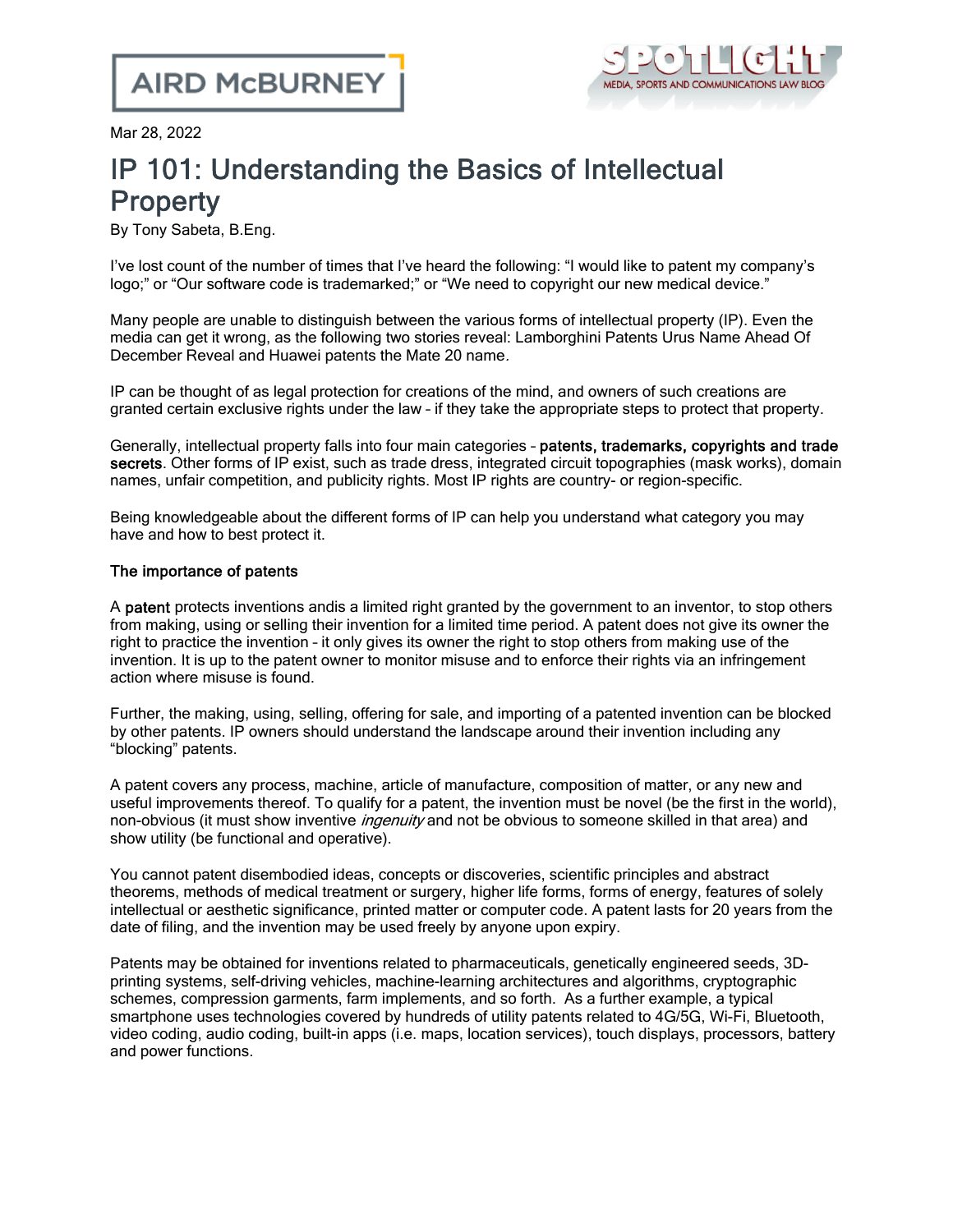An **industrial design** registration (design patent) protects the features of a shape, configuration, pattern or ornament applied to an article by any industrial process. The difference between an industrial design and a patent, is that a patent protects the *functional* aspects of an invention (i.e. the way an article is used or works), while a design protects new *non-functional designs* that appeal to the eye (i.e. the way an article looks). An article may be protected by both an industrial design and a patent. Examples include iPhone's graphical user interface, the Oculus Rift headset, LEGO pieces, and Herman Miller's Aeron chair. Industrial designs are very important – in 2015, Samsung [Electronics](https://www.cbc.ca/news/business/court-agrees-samsung-copied-apple-but-reduces-damage-award-1.3078300) was ordered to pay Apple more than \$500 million in [damages](https://www.cbc.ca/news/business/court-agrees-samsung-copied-apple-but-reduces-damage-award-1.3078300) for infringing designs of the iPhone.

In Canada, the term for an industrial design registration begins on the date of registration and ends on the later of the end of 10 years after registration and 15 years from the Canadian filing date.

Plant breeders' rights protects any new variety of asexually reproduced plants - other than a tuberpropagated plant or a plant found in an uncultivated state. Asexual reproduction means that the plant is reproduced by means other than seeds, usually accomplished by cutting or grafting the plant. Examples include a new colour of climbing rose or a new variety of apple. Plant breeders' rights can only be infringed when the infringing plant has the same genetics as the protected plant.

## Trademarks, copyrights and trade secrets

A trademark is used in business as an indicator of the source of the goods or services offered to consumers, and therefore distinguishes a company's goods or services from those of others. Put more simply, a trademark enables buyers to know what they are buying and be assured that the good or service is of a certain quality they have come to expect. Trademarks can come in a variety of forms, including words, logos, symbols, shapes, fonts and letters, slogans, sounds, colours, smells – even a product's shape or its packaging. For example, the Starbucks mermaid logo is for coffee, BIG MAC is a wordmark for hamburgers, JUST DO IT is a slogan for athletic wear, and VISA is a servicemark for credit card services. In Canada, trademarks can be generated and protected through registration or use (common-law trademark). A trademark registration can last forever, as long as it is still being used, and must be renewed every 10 years.

Copyright is a form of protection given to an author of literary works (books, articles, blogs, computer code), musical works (songs, music samples), or artistic works (paintings, photographs, non-fungible tokens), dramatic works (scripts for films and dramas). Copyright also protects computer software, source code and user interfaces. It is granted the moment you create an original work in a tangible or fixed form; that is, it's automatic and does not require registration with the Copyright Office. However, unregistered works may be difficult to prove in the case that someone else uses or steals your work. Furthermore, you can only file a copyright infringement lawsuit if your copyright is registered.

To illustrate the importance of copyrights, Pharrell [Williams,](https://www.reuters.com/article/us-music-blurredlines-idUSKBN1GX27P) Robin Thicke and T.I. were ordered to pay \$5.3 million and [royalties](https://www.reuters.com/article/us-music-blurredlines-idUSKBN1GX27P) to the Marvin Gaye family in 2015 after a jury determined that their song "Blurred Lines" essentially ripped off Marvin Gaye's 1977 hit "Got to Give It Up." In Canada, copyright exists during the lifetime of the author and for 70 years following the author's death. The term cannot be extended or renewed.

A trade secret protects know-how, or any confidential business information which provides a company a competitive edge. Examples of trade secrets include sales methods, distribution methods, consumer profiles, advertising strategies, lists of suppliers and clients, social media connections (i.e. LinkedIn member contacts), technical designs, chemical formulas, and manufacturing processes. Some of the more notable trade secrets include the formula for Coca-Cola, WD-40 lubricant, or SpaceX's rocket designs and spacecraft control systems. Registration for trade secret protection is not required. Generally, to have and protect a trade secret, the information must (a) have commercial value, (b) be secret and (c) reasonable efforts must have been made to keep the information secret. Trade secret protection can be perpetual, so long as the secret is kept so. Theft of trade secrets and industrial espionage is rampant in business. For example, in a [lawsuit](https://electrek.co/2021/10/04/tesla-claims-rivian-stealing-trade-secrets-about-next-gen-battery-lawsuit/) filed in July 2020, Tesla alleged that Rivian, a maker of electric pickups, stole trade secrets from them by poaching former Tesla employees and instructing them to divulge confidential details of Tesla's proprietary battery technology.